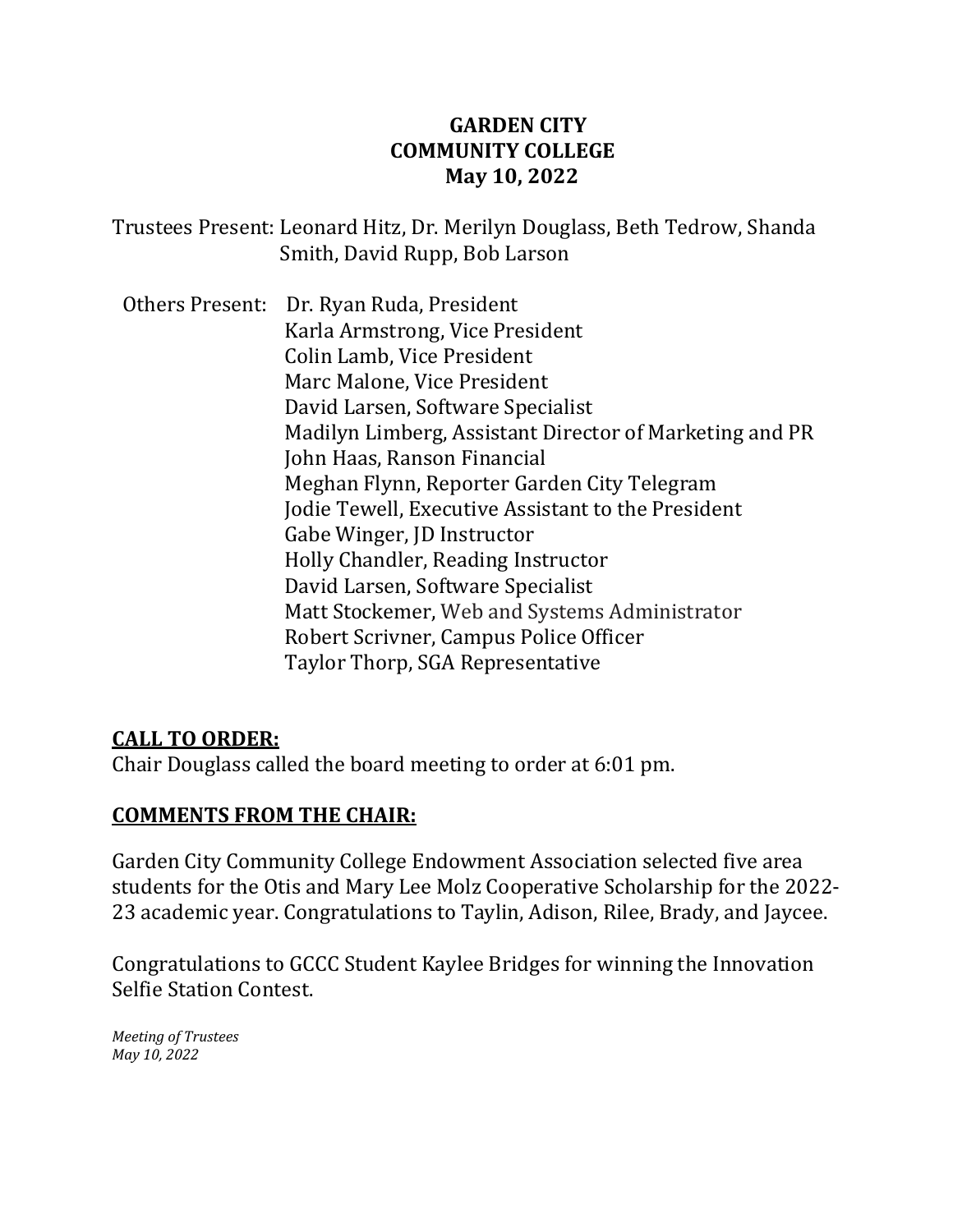GCCCA has partnered with East Garden Village. Thank you to Cary Conley for making this happen. The ribbon-cutting is on May 20 at 10:00 am.

GCCC will be receiving 1.5 million dollars for the Ag Tech program. Gov. Kelly signed the budget. GCCC was 1 in 5 of protects requested that were approved. The Higher Education budget increased funds to Senate Bill 155.

Chair Douglass requested an amendment to the agenda: Add that the Board will discuss the Asset Protection Policy.

#### **Motion to amend the agenda with the addition of the Asset Protection Policy.**

**Motion:** Merilyn Douglass **Second:** Beth Tedrow

**Ayes:** Hitz, Smith, Tedrow, Douglass, Rupp, Larson **Nays:** None

# **Motion Carried**: 6 - 0

## **B. Report for SGA**

Taylor Thorpe, PR Representative for SGA, discussed the activities that have been happening on campus and the events that will finish the year. (Supporting documents filed with official minutes)

## **C. New Employees**

No New Employee Introductions for May

# **II. Executive Session**

Trustee Hitz moved that the Board recess into executive session to discuss an individual employee's performance pursuant to the open meetings exception for personnel matters of non-elected personnel, which if discussed in open meeting might violate their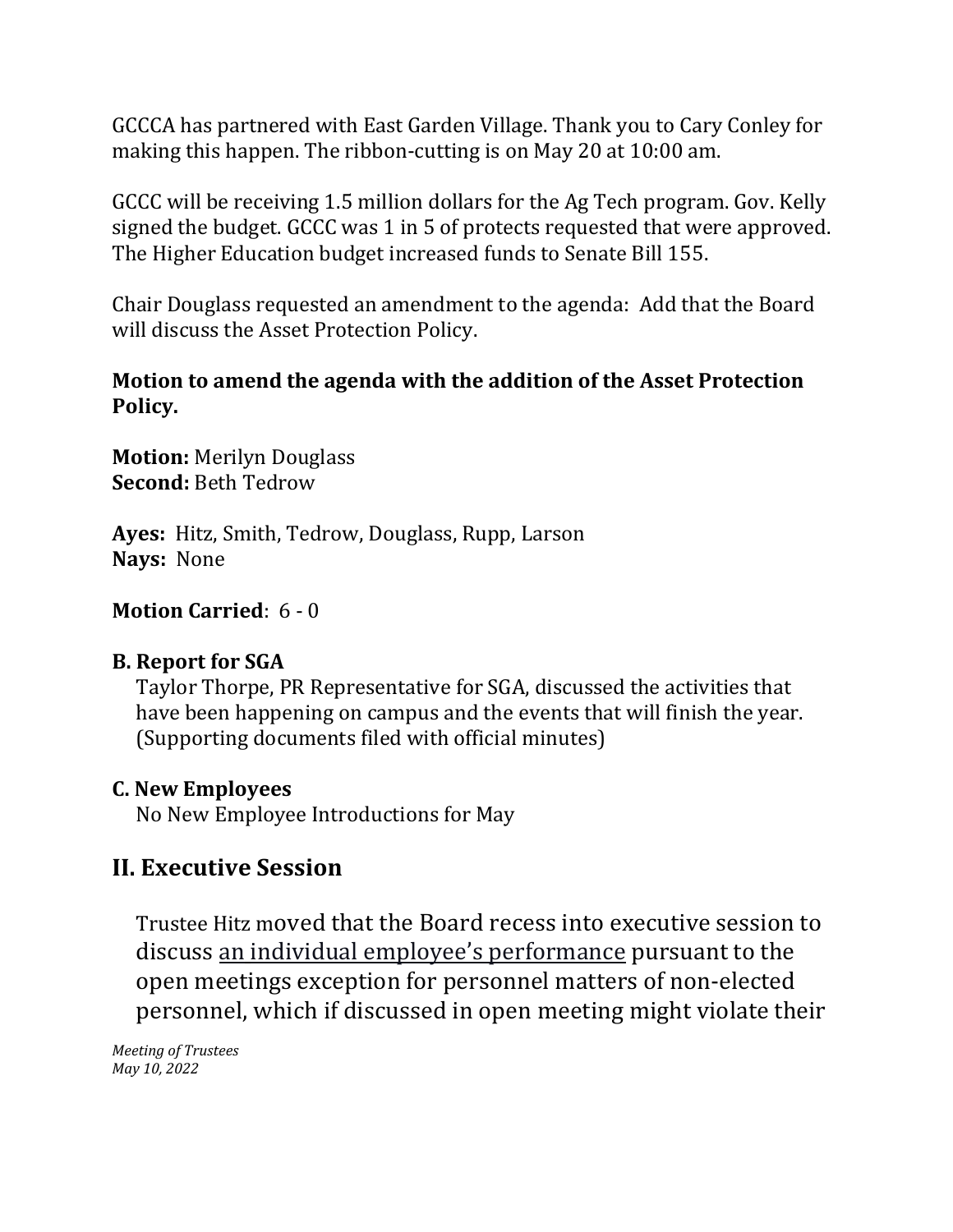right to privacy and that our President be included upon request and Vice President/CFO Karla Armstrong. The open meeting will resume here in the Endowment Room in 30 (thirty) minutes.

The open meeting will resume in the Endowment Room at 6:39 pm.

**Motion:** Leonard Hitz **Second:** David Rupp

**Ayes:** Hitz, Smith, Tedrow, Douglass, Rupp, Larson **Nays:** None

# **Motion Carried:** 6 - 0

The open meeting resumed at 6:41 pm. No binding action was taken during executive session.

# **III: Consent Agenda**

Trustees pulled items C1, E, and G, for further discussion.

# **Move to accept A, B, B1, B2, C2, C3, C4, D, F, H, and I for approval.**

**Motion:** Beth Tedrow **Second:** Bob Larson

**Ayes:** Hitz, Smith, Tedrow, Douglass, Larson, Rupp **Nays:** None

# **Motion Carries**: 6 - 0

- **(A)** Approval of minutes of previous meetings (Supporting documents filed with official minutes)
- **(B)** Approval of personnel actions-Human Resources (Supporting documents filed with official minutes)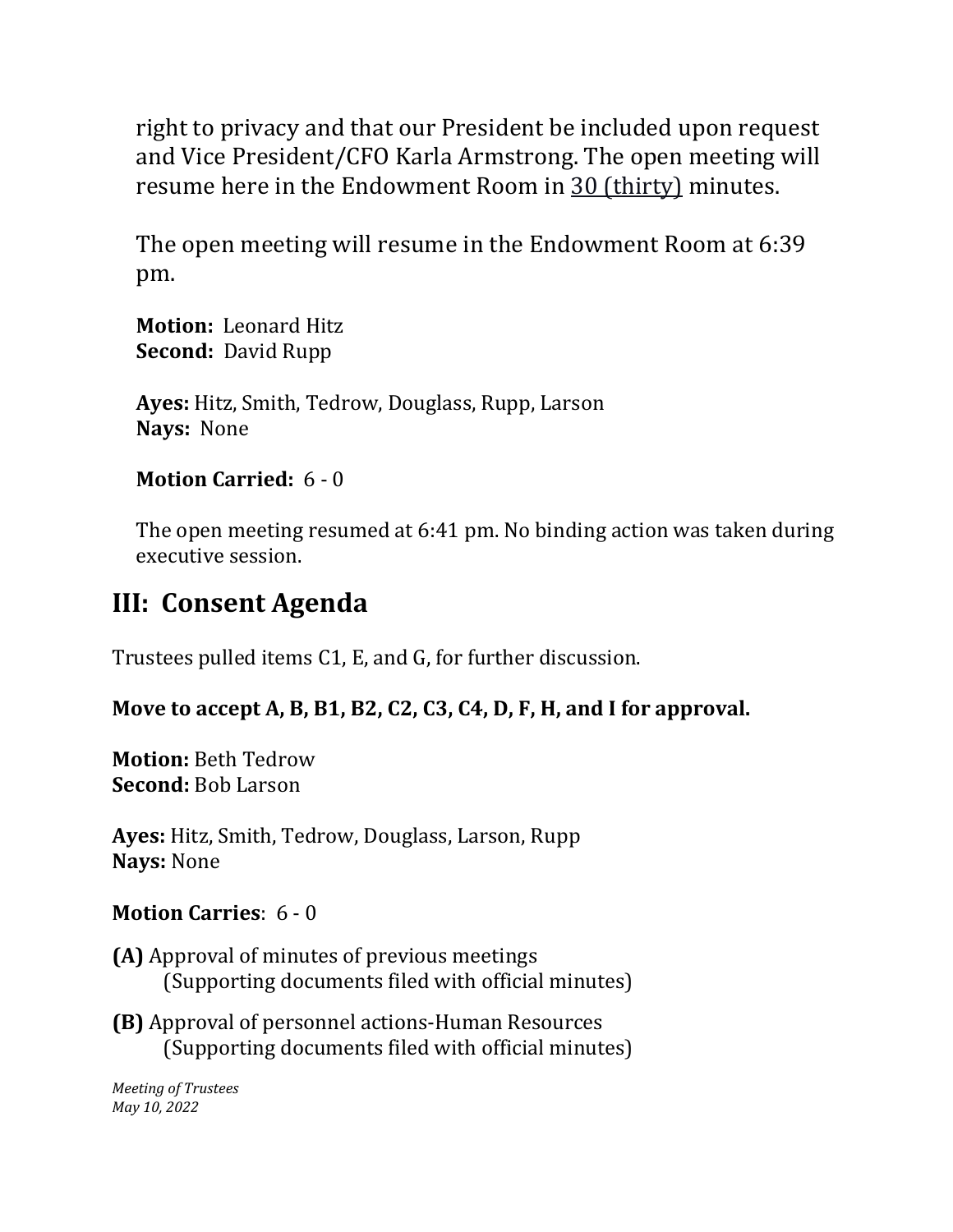## **(C) Approval of Financial information**

C-1: Checks processed in excess of \$50,000. Trustee Hitz questioned what these purchases are for and who determines if it is a college expense. Dr. Ruda and Karla Armstrong provided information from the Policy: Purchase Card.

Move to approve Item C1 Checks processed in excess of \$50,000

**Motion:** Shanda Smith **Second:** David Rupp

 **Ayes:** Hitz, Smith, Tedrow, Douglass, Rupp, Larson  **Nays:** None

#### **Motion Carried:** 6- 0

**(D)** Cengage Contract Renewal (Supporting documents filed with official minutes)

**(E)** Approval of Financing

 John Haas, Ranson Financial Group, discussed the three bids received, interest rates, and review and approval of Resolution. (Supporting documents filed with official minutes)

Move to approve Resolution No. 2022-4.

#### **RESOLUTION NO. 2022-4**

**A RESOLUTION AUTHORIZING GARDEN CITY COMMUNITY COLLEGE TO ENTER INTO A LEASE PURCHASE TRANSACTION, THE PROCEEDS OF WHICH WILL BE USED TO PAY THE COSTS OF ACQUIRING, CONSTRUCTING AND EQUIPPING CERTAIN BUILDING IMPROVEMENTS IN GARDEN CITY, KANSAS AND APPROVING THE EXECUTION OF CERTAIN DOCUMENTS IN CONNECTION THEREWITH.**

**WHEREAS,** under the constitution and statutes of the State of Kansas, particularly KSA 71--201, Garden City Community College, Finney County, Kansas (the "College") is empowered to enter into certain leases and lease purchase agreements for the lease and/or acquisition of property; and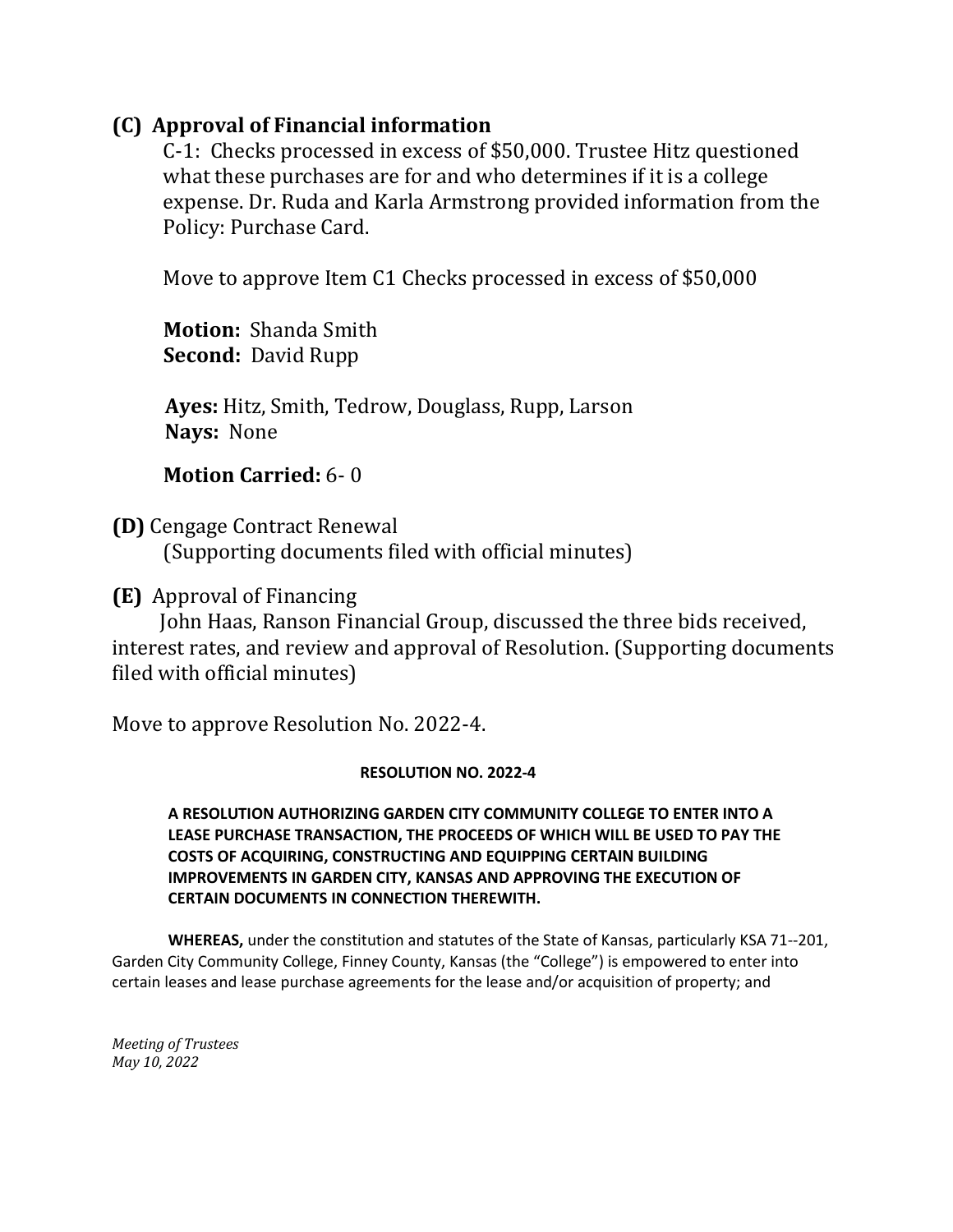**WHEREAS,** the College has immediate need to acquire, construct and equip by lease-purchase agreement certain science building additions and remodeling, turf and track upgrades or replacements, a new digital scoreboard, new print shop production copiers and cosmetology building remodeling improvements on or near the College campus in Garden City, Kansas (the "Improvements"), which will further its educational and public purposes, but does not have sufficient moneys on hand legally available to purchase the Improvements for its use; and

**WHEREAS,** the governing body of the College has heretofore adopted a Resolution on February 15, 2022 (the "Intent Resolution") declaring the intent of the College to enter into a financing arrangement for the Improvements involving a lease purchase agreement at an estimated cost of \$5,200,000, subject to the provisions of KSA 10-1116c; and

**WHEREAS**, the Intent Resolution was duly published and no sufficient petition in opposition of the lease purchase agreement was filed with the County Clerk of Finney County, Kansas; and

**WHEREAS,** the governing body of the College now finds and determines that it is advisable to enter into a financing arrangement involving a lease purchase agreement (the "Lease") and the issuance and delivery of corresponding Certificates of Participation, Series 2022 in the principal amount of \$5,200,000\* (the "Certificates"), evidencing proportionate interests of the owners thereof in basic rent payments to be made by the College under the Lease and to provide financing for the Improvements; and

**WHEREAS,** in order to facilitate the foregoing and to pay the cost thereof, it is necessary and desirable for the College to take the following actions:

1. Enter into a Site Lease (the "Site Lease") with the College, as lessor, and Security Bank of Kansas City, Kansas City, Kansas (the "Trustee"), as lessee, pursuant to which the College will lease certain real property to the Trustee on the terms and conditions set forth therein, a form of which has been submitted to the governing body for review;

2. Enter into a Lease Purchase Agreement (the "Lease") with the Trustee, pursuant to which the College will lease the Project (as defined in the Lease) from the Trustee with an option to purchase the Trustee's interest in the Project, a form of which has been submitted to the governing body for review;

3. Approve a Declaration of Trust (the "Declaration of Trust"), by the Trustee, pursuant to which the Certificates will be executed and delivered, a form of which has been submitted to the governing body for review;

4. Approve the final Official Statement respecting the Certificates; and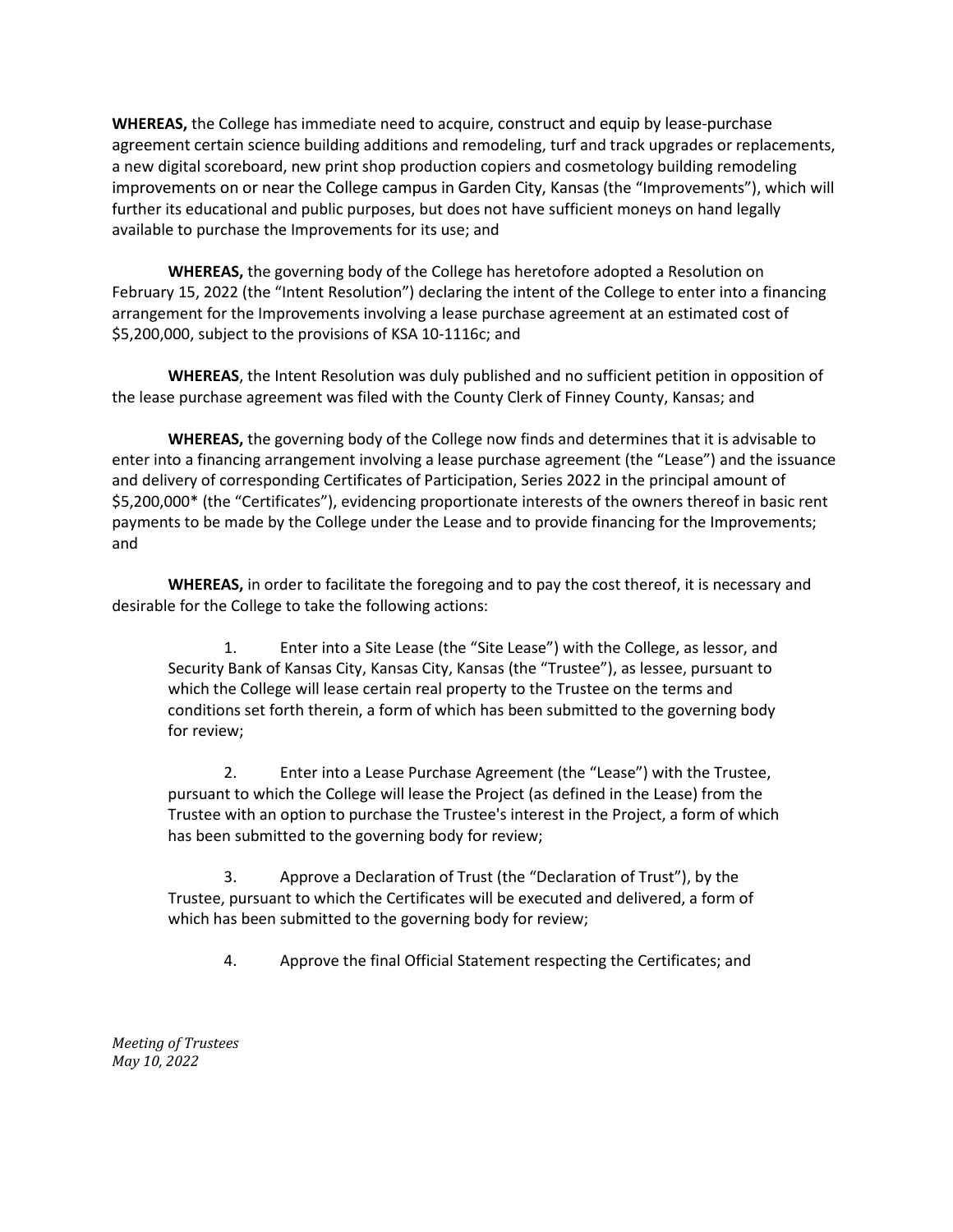5. Authorize a Tax Compliance Agreement (the "Tax Compliance Agreement") pursuant to which the College and Trustee covenant and agree to comply with various federal tax requirements necessary to maintain the exemption from federal income taxation of the Interest Portion of Basic Rent Payments under the Lease

The Site Lease, the Lease, the Official Statement and the Tax Compliance Agreement are referred to together herein as the "College Documents."

#### **THEREFORE, BE IT RESOLVED BY THE GOVERNING BODY OF GARDEN CITY COMMUNITY COLLEGE, AS FOLLOWS:**

#### **Section 1. Authorization and Approval of College Documents and Declaration of Trust.**

(a) The College Documents and the Declaration of Trust are hereby approved in substantially the forms submitted to and reviewed by the governing body on the date hereof, with such changes therein as shall be approved by the Chairperson, the Chairperson's execution of the College Documents to be conclusive evidence of such approval.

(b) The obligation of the College to pay Basic Rent Payments (as defined in the Lease) under the Lease shall constitute a current expense of the College and shall not in any way be construed to be an indebtedness or liability of the College in contravention of any applicable constitutional or statutory limitation or requirement concerning the creation of indebtedness or liability by the College, and all provisions of the Lease shall be construed so as to give effect to such intent.

(c) The Chairperson is hereby authorized and directed to execute and deliver the College Documents and to approve changes to the Declaration of Trust on behalf of and as the act and deed of the College. The Secretary of the Board of Trustees is hereby authorized to affix the College's seal to the College Documents and attest said seal.

**Section 2. Approval of Official Statement.** The final Official Statement is hereby authorized and approved, supplementing, amending and completing the Preliminary Official Statement, with such changes therein and additions thereto as shall be approved by the officer of the College executing the final Official Statement, said officer's execution thereof to be conclusive evidence of said officer's approval thereof, and the public distribution of the final Official Statement by the purchaser of the Certificates of Participation are in all respects hereby authorized and approved. The Chairperson of the College is hereby authorized to execute and deliver the final Official Statement on behalf of and as the act and deed of the College.

**Section 3. Further Authority.** The College shall, and the officials and agents of the College are hereby authorized and directed to, take such actions, expend such funds and execute such other documents, certificates and instruments as may be necessary or desirable to carry out and comply with the intent of this Resolution and to carry out, comply with and perform the duties of the College with respect to the College Documents, the other documents authorized or approved hereby and the Project.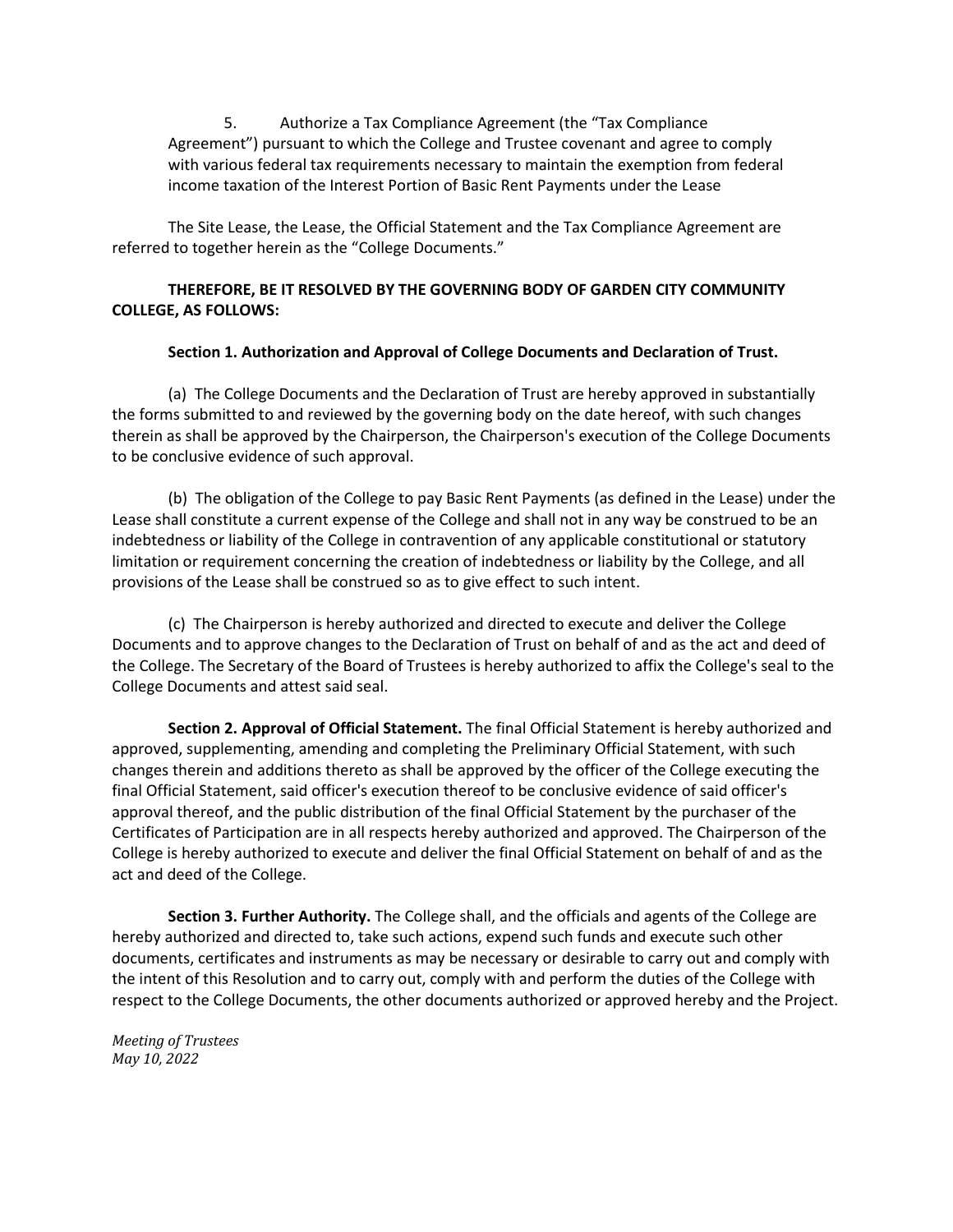Without limiting the foregoing, the Chairperson is hereby authorized to execute a tax compliance agreement and other closing documents and, if required, to execute any certificate or agreement to allow the Underwriter to comply with Rule 15c2-12 of the Securities and Exchange Commission.

**Section 4. Mandatory Provisions.** Pursuant to KSA 71-201c, the College shall omit from the College Documents the mandatory contract provisions of DA-146a.

**Section 5. Effective Date.** This Resolution shall take effect and be in full force from and after its passage by the governing body.

**Motion:** Shanda Smith **Second:** Beth Tedrow

**Ayes:** Hitz, Smith, Tedrow, Douglass, Rupp, Larson **Nays:** None

#### **Motion Carried:** 6 – 0

**(F)** Electric bid for Video Board (Supporting documents filed with official minutes)

## **(G)** President's Contract

After discussion with the total Board, Beth Tedrow moves to extend the President's Contract commencing July 1, 2022, at \$200,000 plus benefits.

 **Motion:** Beth Tedrow  **Second:** David Rupp

 **Ayes:** Hitz, Smith, Tedrow, Douglass, Rupp, Larson  **Nays:** None

## **Motion Carried:** 6 - 0

## (H) Cafeteria Dishwasher

(Supporting documents filed with official minutes)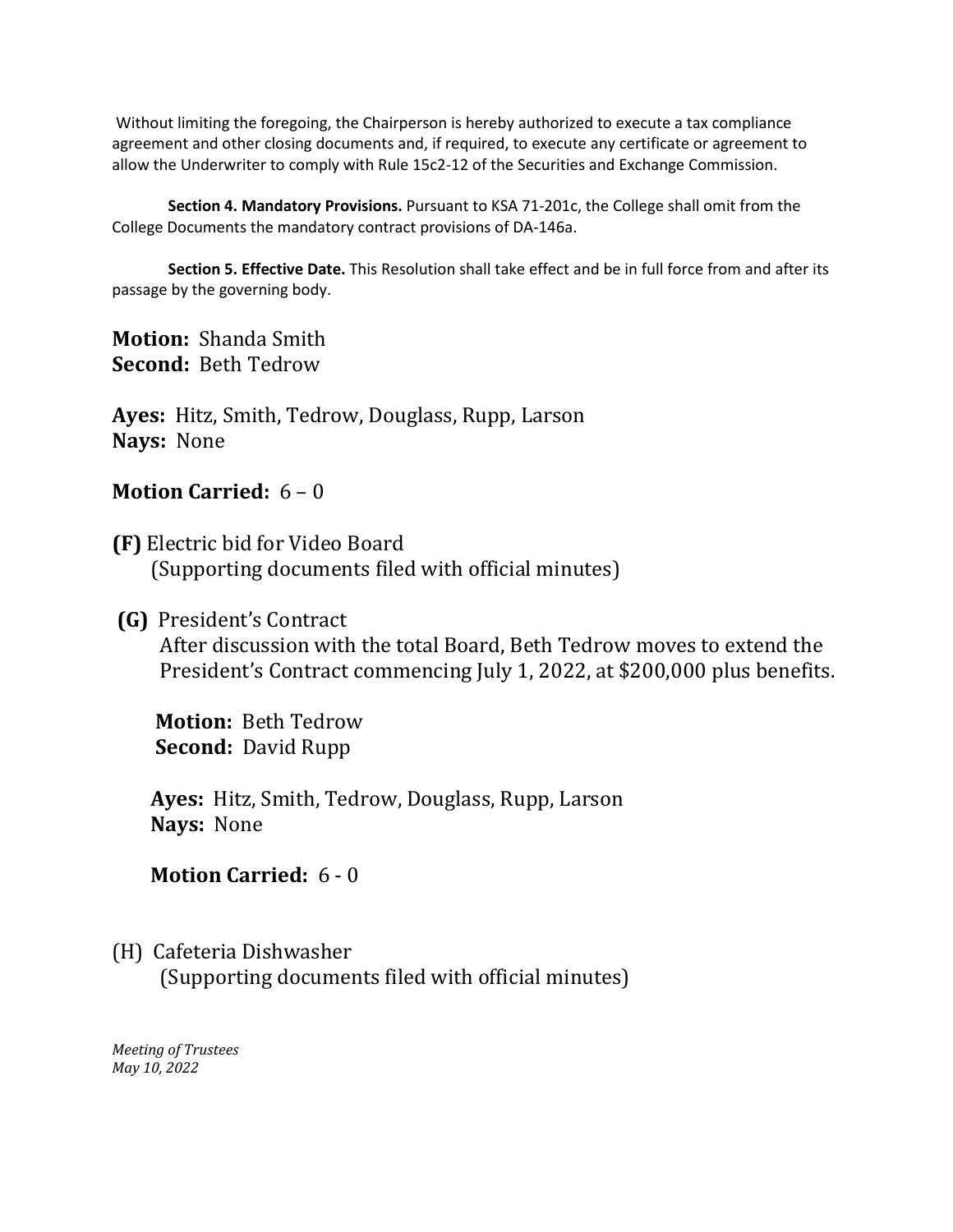(I) Men's Locker Room Remodel (Supporting documents filed with official minutes)

# **IV. CONFIRMATION OF MONITORING REPORTS:**

- A. Monitoring Reports and END
	- A-1 Executive Limitations, Treatment of People 1-4 Trustees reviewed all four areas. No comments: Board accepts monitoring reports as presented.
- B. Review Monitoring Report (added agenda item) Policy Asset Protection: Chair Douglass asked the trustees to entertain increasing the purchase limits. The rise in material costs with the limits now causes delays. The increase will allow for more timely purchases, especially with the upcoming projects. The trustees had a robust discussion regarding the increase, bids, and

Trustee Hitz moved the President shall not make any purchase without due consideration regarding cost, quality, and service over \$150,000.

**Motion:** Leonard Hitz **Second:** David Rupp

competitive pricing.

The Board had further discussion on the language of motion. Shall not make any purchaser over \$150,00 without consideration regarding cost, quality, and service. Trustees want something to state completive pricing.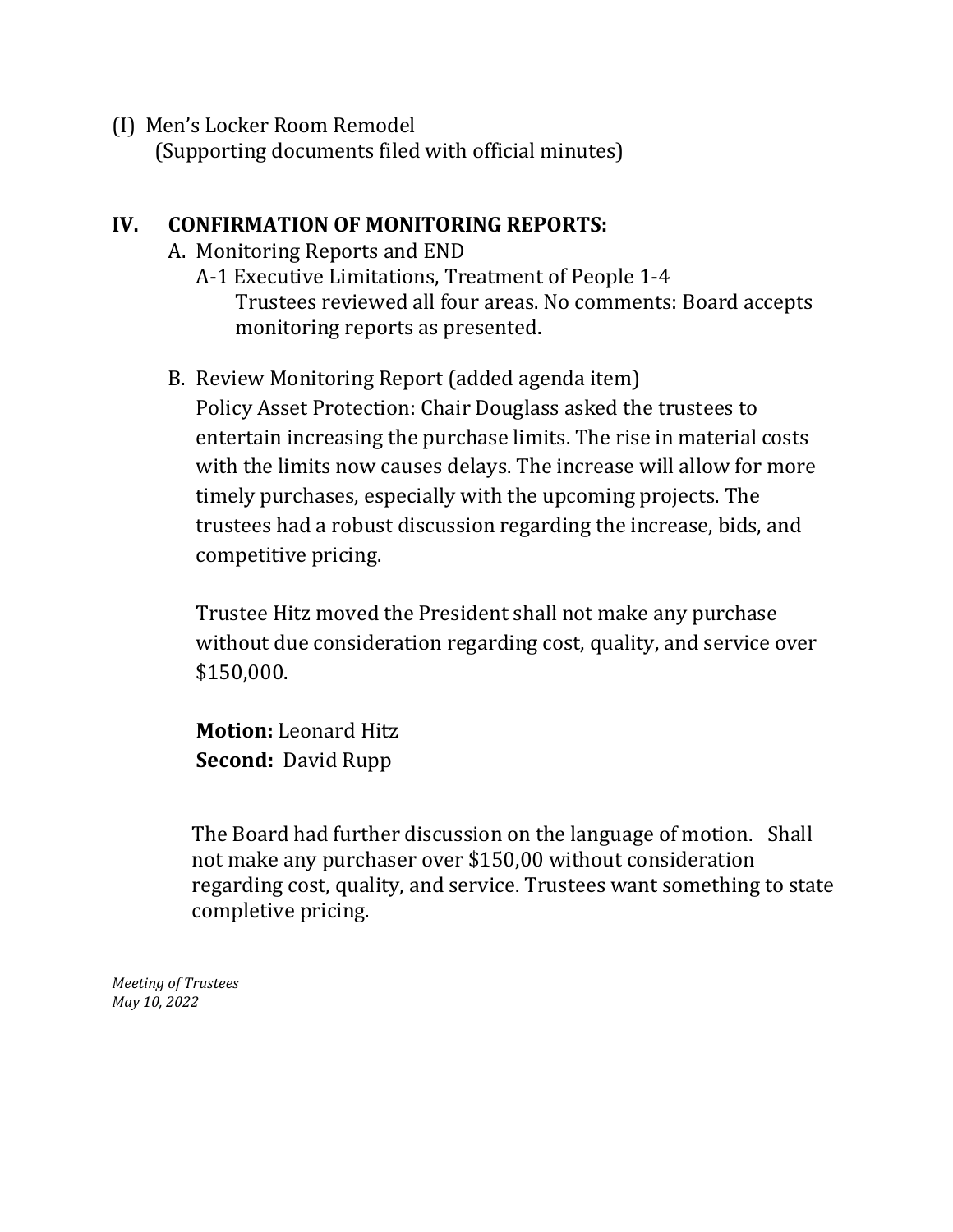Hitz amended his motion to state:

The President shall not make any purchase between \$50,000 to \$149,999 without competitive pricing and due consideration regarding cost, quality, and service; and (b) over \$150,000

**Motion:** Leonard Hitz **Second:** David Rupp

**Ayes:** Hitz, Douglass, Rupp, Larson **Nays:** Shanda Smith, Beth Tedrow

## **Motion Carried:** 4 -2

Once clarification was made that the first motion had been amended, Beth Tedrow changed her vote.

**Final Vote Ayes: Hitz, Douglass, Rupp, Larson, Tedrow Nays: Shanda Smith**

#### **Motion Carried: 5 - 1**

#### **V. OTHER**

## **A. Open comments from the public**  No public comments

#### **B. President's Report**

GCCCA Partners with Genesis Family Health to reopen the site location, and three STEM students earned scholarships to KSU and FHSU for a total of \$84K; Commencement was a great success with 321 graduates. GCCC hosted a successful track meet; Patsy Zeller completed the Nursing Accreditation visit, and we received the allocation of state funding for the John Deere grant and expansion.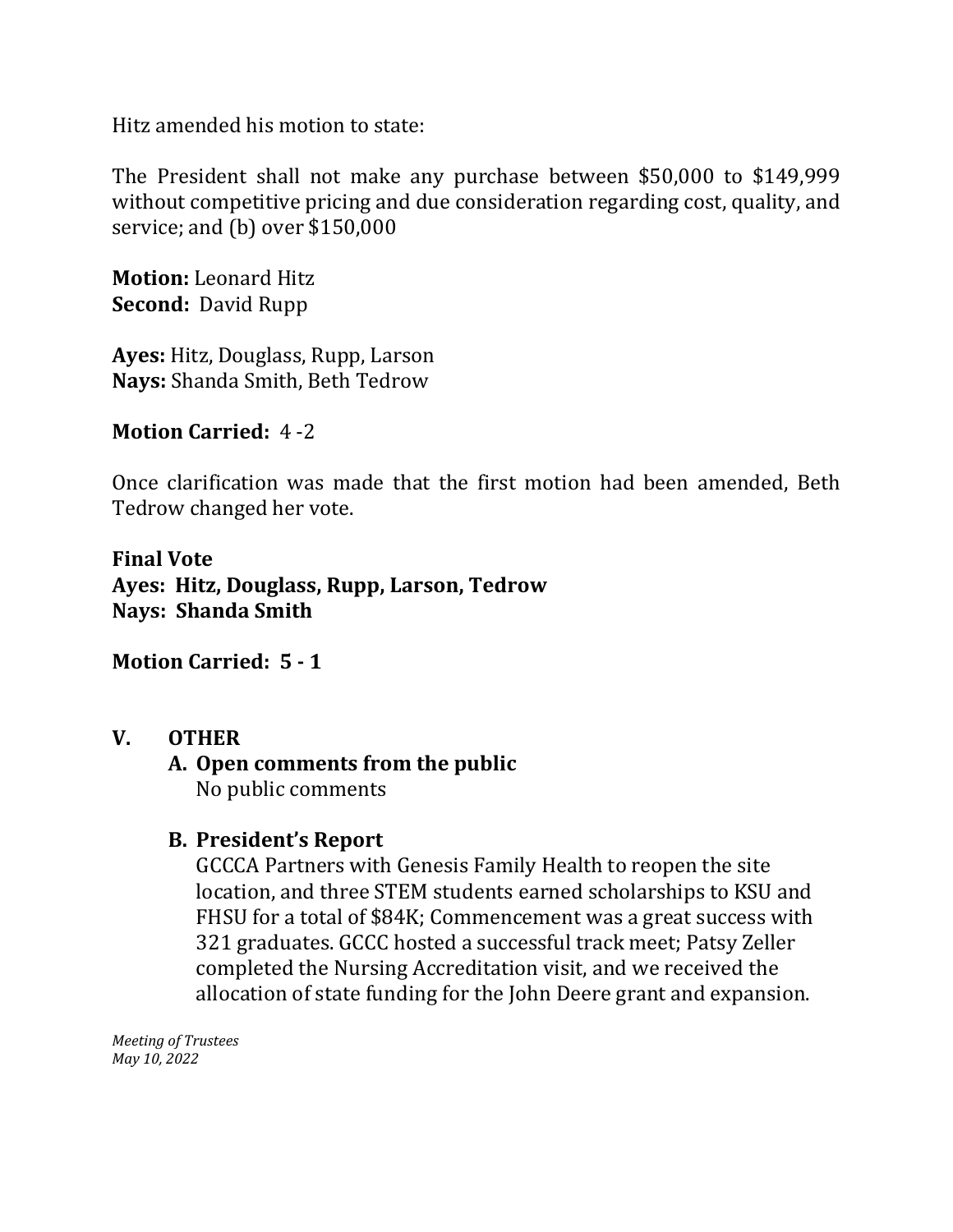Starting at the new fiscal year in July, we would like the Board to consider changing the board meeting to the third week of each month. The way we receive our information has changed. This change would allow us due diligence and get the board report out more efficiently. The Board approves the change. (Supporting documents filed with official minutes)

#### **C. Incidental Information**

(Supporting documents filed with official minutes)

## **D. Report from FCEDC**

The groundbreaking ceremony for the USDA-funded housing units was held on April 20 on North 3rd Street. These housing units will be for anyone involved in agriculture. The City has adopted a new zoning classification to deal with multifunctional plans, which is beneficial for future housing projects as FCEDC recommends developers include child care in their plans.

The FCEDC held a goal-setting meeting with their partners to set the goals for the next year. The goals are as follows:

- Attract/facilitate 6,000 housing units by 2030
	- o Identify and pursue alternative constructive models
	- o Identify and pursue alternative neighborhood types
- Attract/retain/develop workforce
- Develop commercial and industrial acreage
- Attract industrial/commercial projects
- Identify and pursue alternative funding sources
- Assist partners with FCEDC related goals
- Facilitate/attract community development projects
- Facilitate "5<sup>th</sup> Week" meetings with FCEDC partners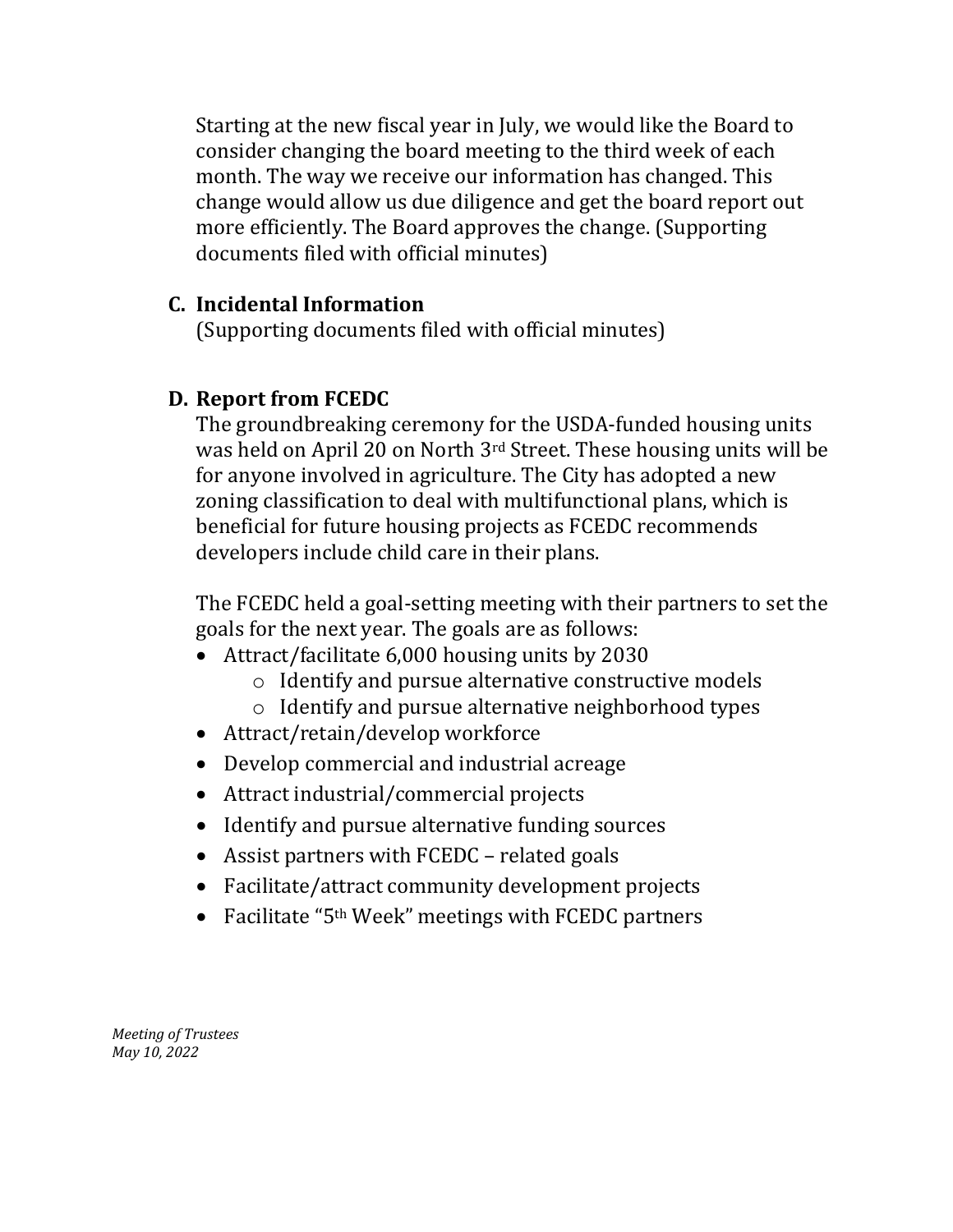# **E. Report from KACCT**

The next meeting is June 3-4 on the Colby campus**.** Beth discussed the upcoming presentations at the conference. The next meeting is on August 26 -27 at Fort Scott Community College.

## **F. Report from Faculty Senate**

Gabe reported that we had had a great year. We were able to fund \$5500 in faculty development. We have set up a new policy to monitor policies. Announced Faculty of the year: Mike Knutson, Rookie: Veronica Goosey, Supporting Staff of the year: Jamie Durler. Retirees: Larry Pander, Chip Marcy, Linda Miller. Monday, May 16 at 10 am will be the retirement reception. Thank you for attending our advisory meetings. Veronica will be President next year. Craig and Gabe will meet on Thursday morning to discuss the projects regarding the shop space that the grant money will purchase. We will have up to 50-60 John Deere students at a time. Beth requested having name tags during the advisory board meetings. It will be helpful if GCCC board members have questions for advisory board members.

# **G. Accreditation Update**

In March, we discussed the timeline until November. We have an upcoming mock visit on July 18. Marc discussed the objectives of the visit. Our helpers stressed that they have guidelines to follow, and their feedback cannot take the form of what HLC feedback will take. We are looking for their best interpretation of how things are going. They are both peer reviewers for HLC. The evening of July 18 is the Mock BOT Session dinner at 6:00 pm. (Supporting documents filed with official minutes)

# **VI. OWNERSHIP LINKAGE**

Hitz went to two different advisory board meetings. He thought it did him well to see what the various programs were doing. He would like to

be

more involved.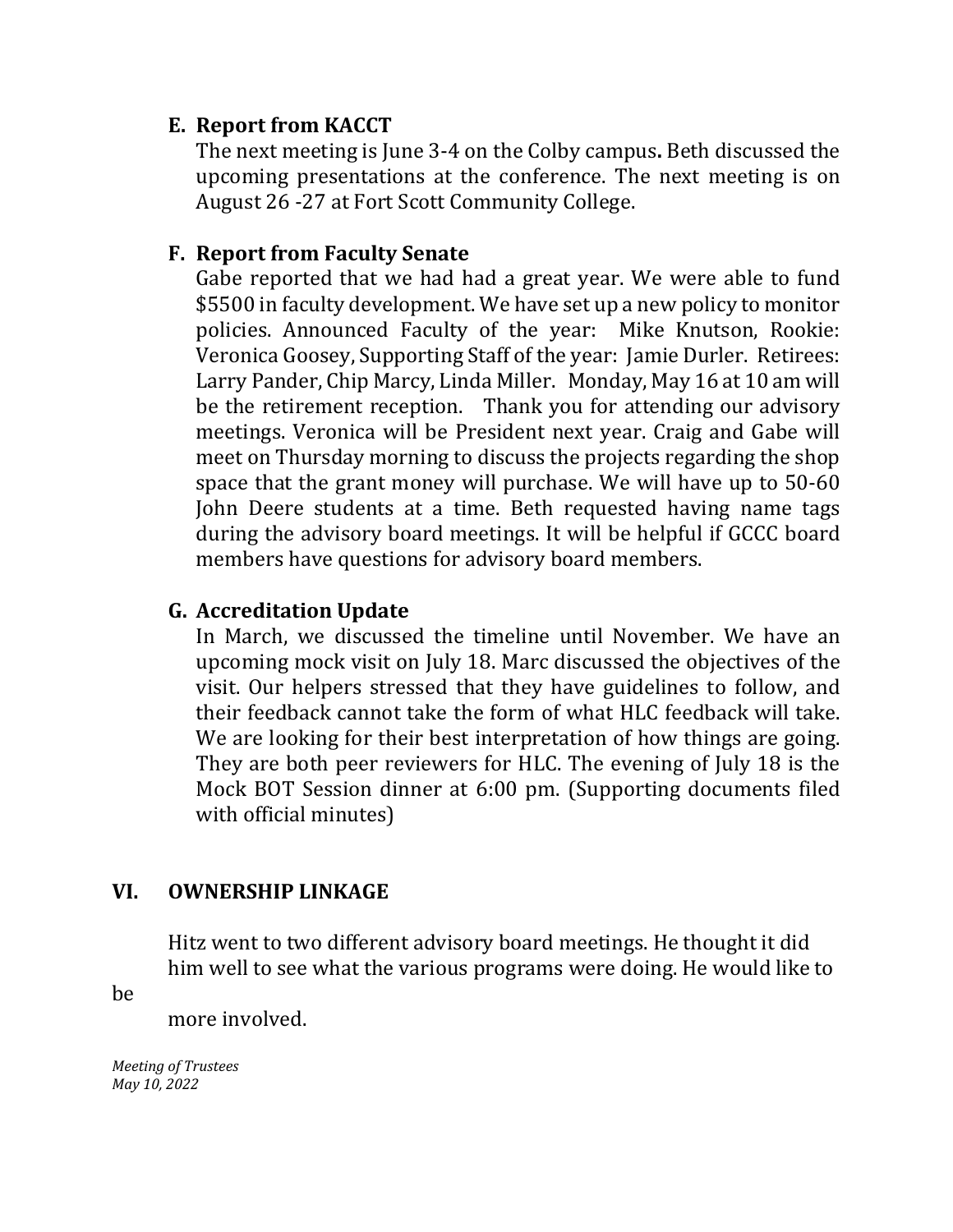Bob will attend the welding advisory meeting on Thursday at 11:30.

Rupp would like to commend Craig for getting the Ron Shwartz Street sign back up. He asked about all the resignations regarding the grounds keepers. Pay is the overwhelming reason. We are now starting at \$17.50 with overtime.

Merilyn attended the advisory committee for the nursing program. Met in small groups about what they saw in the future for nursing in the community. She enjoys the opportunity to meet folks in their environment.

Beth learned that one of our alums of associate in nursing has been hired by the KU Med Center.

| $12$ -May | Final Exam Week                                            |
|-----------|------------------------------------------------------------|
|           | Welding Advisory Meeting, Welding Bldg. 12:00 (Bob Larson) |
| $13$ -May | Computer Science Advisory Meeting, JCVT 1302 (Beth Tedrow) |
| $16$ -May | Retirement Celebration, 10:00 am, Endowment                |
|           | Nursing Accreditation Celebration 1:30 PENKA               |
| $17$ -May | Faculty Last Day; Employee End of Year Meeting 11:30 Lunch |
| $27-May$  | GED Graduation - 10:00 Fine Arts Auditorium                |
| 30-May    | Memorial Day - Campus Closed                               |
| $14$ -Jun | Board Meeting 5:30 Dinner, 6:00 Meeting Endowment          |
| 28-29     | <b>Board Retreat</b>                                       |
| lun       |                                                            |

#### **Upcoming Calendar Dates:**

Douglass discussed the results of last month's board self-assessment.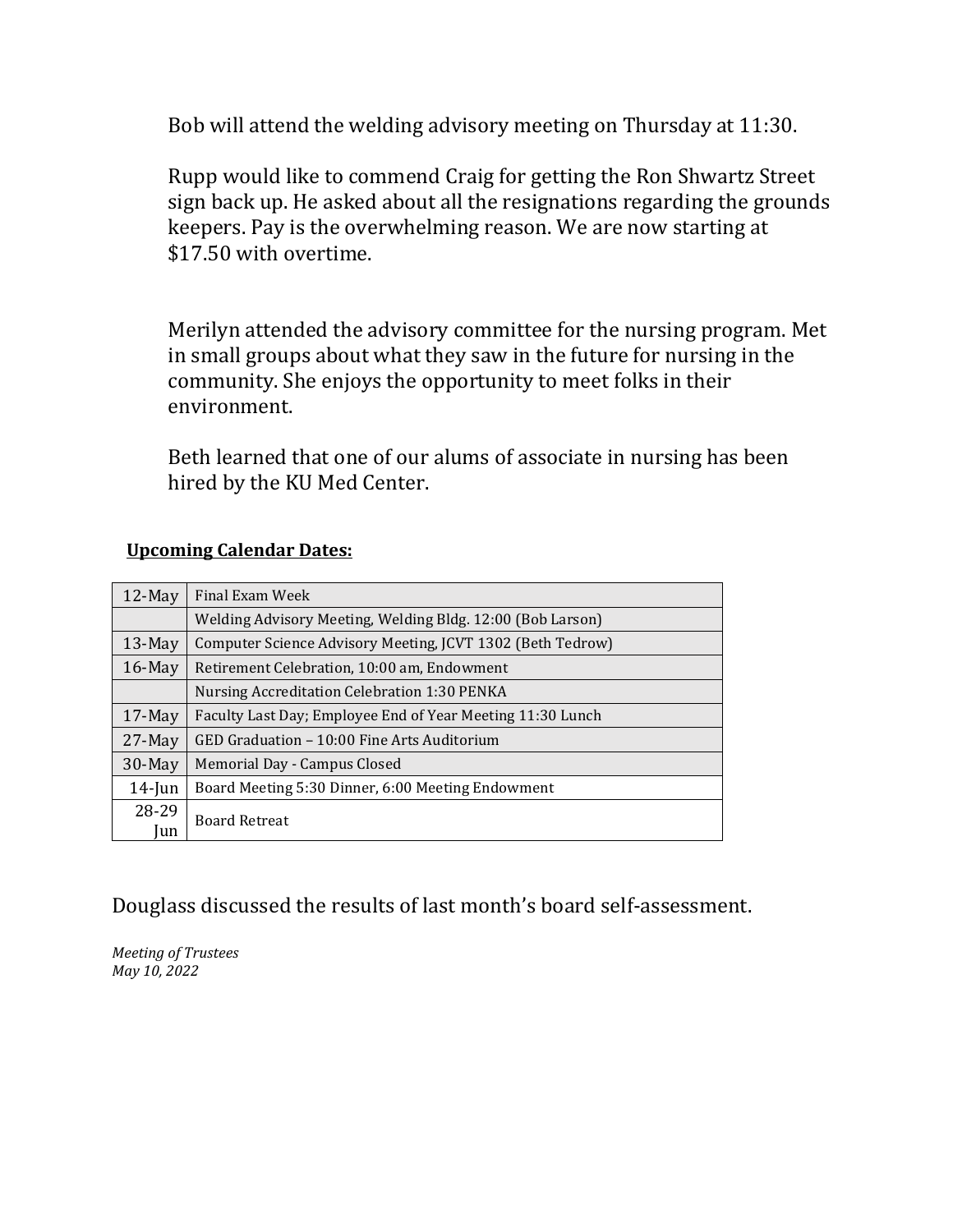#### **VII. Executive Session**

Trustee Hitz moved that the Board recess into executive session to discuss confidential employee information pursuant to the open meetings exception for personnel matters of non-elected personnel which if discussed in open meeting might violate their right to privacy and that our President be included. The open meeting will resume here in the Endowment Room in 5 (five) minutes.

 **Motion:** Leonard Hitz **Second: Beth Tedrow** 

 **Ayes:** Hitz, Smith, Tedrow, Douglass, Rupp, Larson **Nays:** None

#### **Motion Carries:** 6 - 0

Return to an open meeting at 8:43.

Motion to extend the executive session for 10 (ten) minutes. Open session will resume at 8:53.

 **Motion**: Shanda Smith **Second:** Beth Tedrow

 **Ayes:** Hitz, Smith, Tedrow, Douglass, Rupp, Larson  **Nays:** None

## **Motion Carried:** 6 – 0

The open meeting resumed at 8:54. No action was taken.